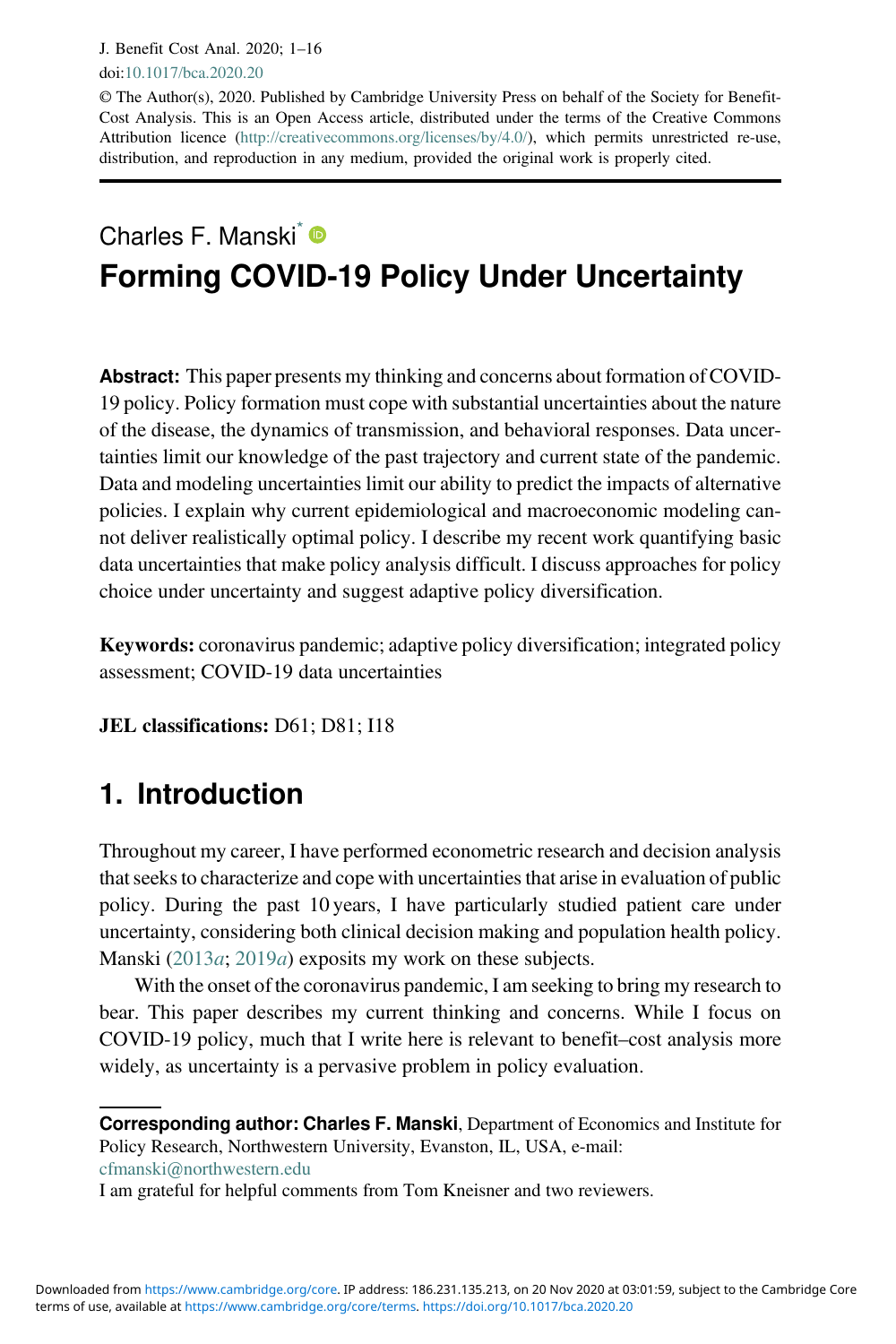To summarize my main points up front, formation of COVID-19 policy must cope with substantial uncertainties about the nature of the disease, the dynamics of transmission, and behavioral responses. Data uncertainties limit our knowledge of the past trajectory and current state of the pandemic. Data and modeling uncertainties limit our ability to predict the impacts of alternative policies. These uncertainties have been well-recognized qualitatively, but they have not been well-characterized quantitatively. Credible measurement of COVID uncertainties is needed to make useful predictions of policy impacts and reasonable policy decisions.

I have persistently argued for forthright communication of uncertainty in reporting of official statistics and in research that aims to inform policy (Manski, [2011](#page-14-2); [2015](#page-14-3); [2019](#page-14-4)b). I have criticized the prevalent practice of policy analysis with incredible certitude. Exact predictions of policy outcomes are routine. Expressions of uncertainty are rare. Yet predictions often are fragile, resting on unsupported assumptions and limited data. Thus, certitude is not credible.

Epidemiological models of disease dynamics, sometimes combined with models of macroeconomic dynamics, have been used to reach conclusions about optimal COVID-19 policy. However, researchers have done little to appraise the realism of their models, nor to quantify the many uncertainties. Hence, I see little basis to trust the policy prescriptions that have been put forward.

I am concerned that incredible certitude has been prevalent in both epidemiological and economic modeling. I think it misguided to make policy that is optimal in some conjectured scenario but potentially much less than optimal in reality. It is more prudent to approach COVID-19 policy as a problem in decision making under uncertainty.

Facing up to uncertainty, one recognizes that it is not possible to guarantee choice of optimal policies. Nevertheless, one may still make decisions that are reasonable in well-defined respects. The approach most familiar to economists has been maximization of subjective expected welfare. My research has mainly applied the minimax-regret criterion, which chooses a policy that is uniformly nearest to optimal across the feasible states of nature.

I suggest adaptive diversification of COVID-19 policy (Manski, [2020](#page-14-5)a). Adaptive policy diversification was proposed and studied in Manski [\(2009](#page-14-6); [2013](#page-14-0)a). Financial diversification is a familiar recommendation for portfolio allocation. Diversification enables an investor facing uncertain asset returns to limit the potential negative consequences of placing "all eggs in one basket." Analogously, policy is diversified if a planner facing uncertainty randomly assigns treatment units (persons or locations) to different policies. At a point in time, diversification avoids gross errors in policy-making. Over time, it yields new evidence about policy impacts, as in a randomized trial. As evidence accumulates, a planner can revise the fraction of treatment units assigned to each policy in accord with the available knowledge. This idea is adaptive diversification.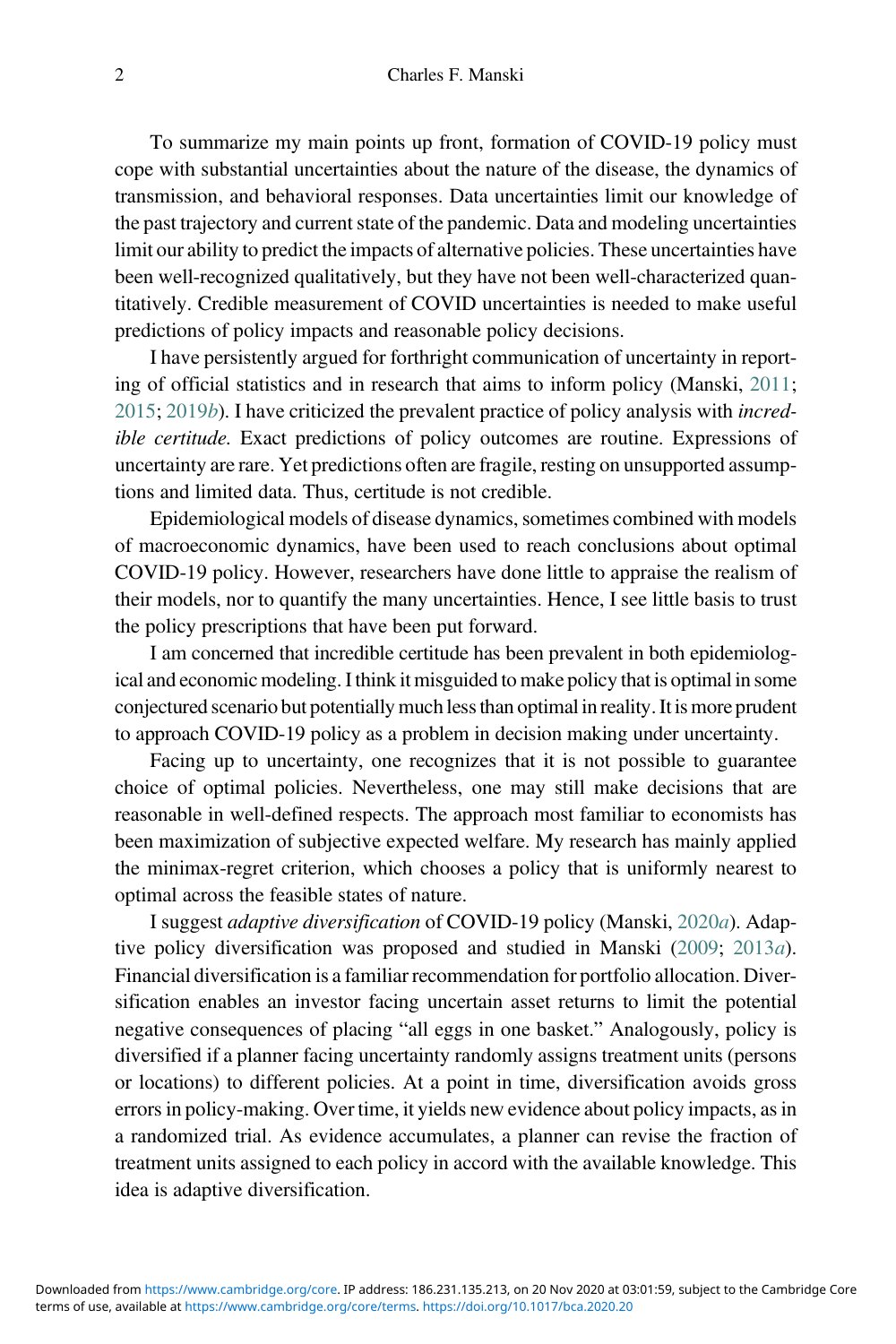In what follows, [Section 2](#page-2-0) explains why current epidemiological and macroeconomic modeling cannot deliver realistically optimal COVID-19 policy; my discussion draws on Manski [\(2020](#page-14-5)a, [b](#page-14-7)). [Section 3](#page-5-0) describes my recent work quantifying two basic data uncertainties that make policy analysis difficult (Manski & Molinari, [2020;](#page-14-8) Manski, [2020](#page-14-9)c). [Section 4](#page-9-0) discusses approaches for policy choice under uncertainty. This provides background for consideration of adaptive diversification in [Section 5](#page-11-0).

## <span id="page-2-0"></span>2. Incredible certitude in epidemiological and macroeconomic modeling of the pandemic

Epidemiological modelers have sought to determine COVID-19 policy that would be optimal from a public health perspective if specified models of disease dynamics were accurate and public health were measured in specified ways. Work by the Imperial College COVID-19 Response Team in London and the IHME COVID-19 Health Service Utilization Forecasting Team ([2020\)](#page-13-0) at the University of Washington has been particularly influential. I will use an early report by the Imperial College Team to make some general points.

#### 2.1 The March 2020 Imperial College report

On 16 March 2020, the Imperial College COVID-19 Response Team made public a report that provided forecasts of the impact of alternative nonpharmaceutical interventions (NPIs) intended to cope with the COVID-19 pandemic in high-income countries, with focus on Great Britain and the USA (Ferguson et al., [2020](#page-13-1)). The forecasts were made using a modified version of a simulation model previously developed to support pandemic influenza planning. The Response Team distinguished two broad policy alternatives, mitigation and suppression, which they described as follows (p. 1):

"Two fundamental strategies are possible: (a) mitigation, which focuses on slowing but not necessarily stopping epidemic spread – reducing peak healthcare demand while protecting those most at risk of severe disease from infection, and (b) suppression, which aims to reverse epidemic growth, reducing case numbers to low levels and maintaining that situation indefinitely."

Drawing implications from their forecasts, they recommended suppression as the preferred policy option. Media coverage indicated that the report immediately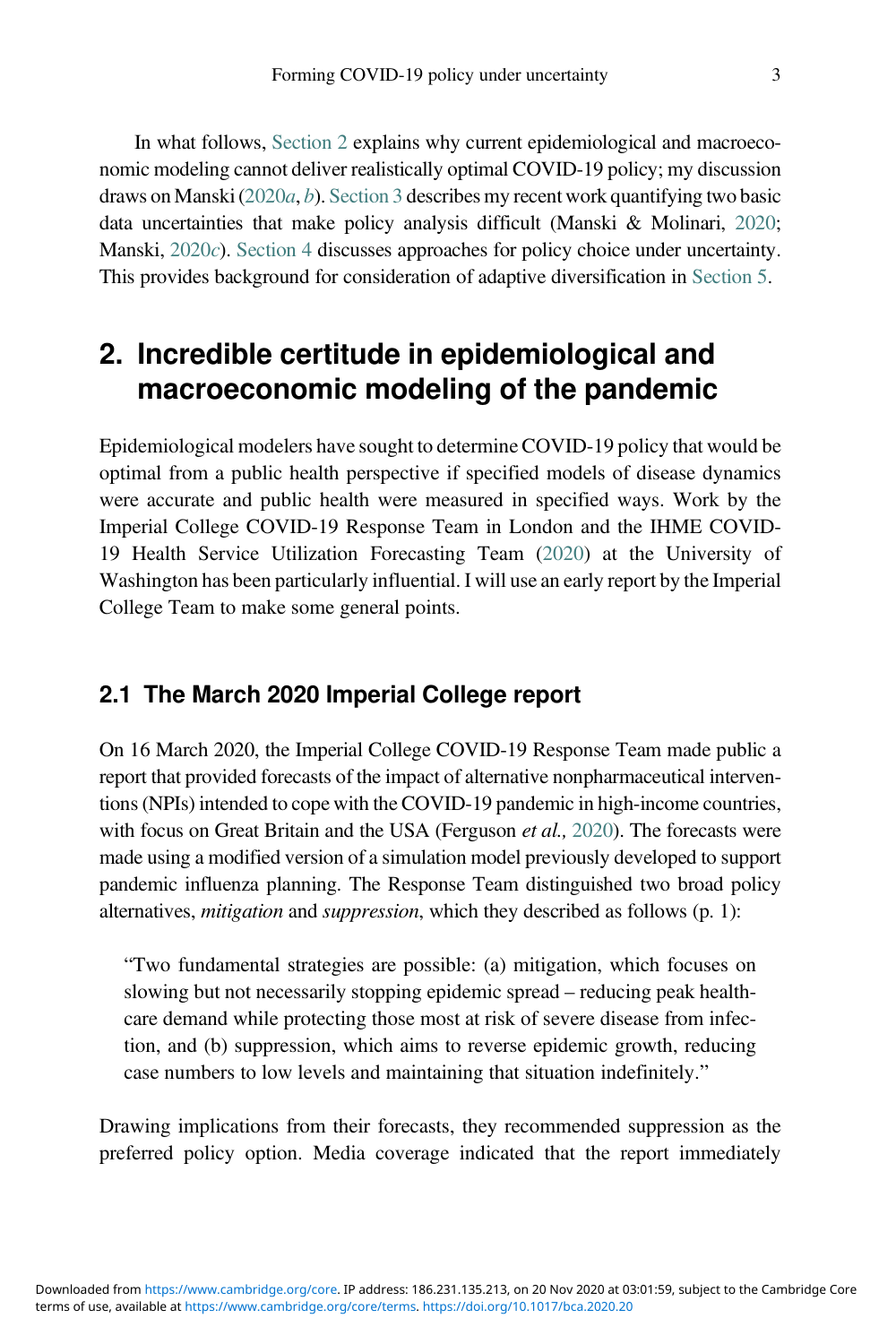affected policy formation in the UK and the USA, influencing both nations to shift sharply from mitigation strategies to suppression.<sup>[1](#page-3-0)</sup>

Should this policy change have occurred? I would confidently say yes if there were reason to think that the Imperial College report provides a credible integrated assessment of the impacts of alternative policies. Unfortunately, the report explicitly did not make an integrated assessment. Moreover, there is reason to question the credibility of the forecasts that it did offer.

Integrated benefit–cost analysis of COVID-19 policy would consider the full impacts on society of alternative policy options. The Imperial College report did not do this. Comparing mitigation and suppression, the Response Team wrote (p. 2):

"We do not consider the ethical or economic implications of either strategy… Instead we focus on feasibility, with a specific focus on what the likely healthcare system impact of the two approaches would be."

Considering impacts on the healthcare system is obviously important. Nevertheless, it is difficult to understand how the Response Team could justify drawing policy conclusions based only on consideration of the healthcare system.

From the beginning of the pandemic onward, the public has sought to learn the broad impacts of policy on social welfare, which requires joint consideration of healthcare, the economy, education, and other matters. While some have believed that suppression is the best policy from all perspectives, others have argued the contrary. In the USA, potential tension between health and economic objectives quickly become front page news. As early as March 24, a headline in the *New York Times* was<sup>2</sup> "Trump" Considers Reopening Economy, Over Health Experts' Objections." As I write this in the summer, criteria for school re-opening in the fall have become controversial.

Why did not the Imperial College Response Team perform an integrated assessment of the broad impacts of COVID-19 policy? The basic answer is that epidemiological modeling has, since its inception a century ago, mainly been performed by quantitative researchers with backgrounds in medicine and public health. Researchers with these backgrounds have found it natural to focus on health concerns, viewing other aspects of social welfare as matters that may be important but are beyond their purview.

Thus, the Response Team mentioned in passing that (p. 2): "Suppression… carries with it enormous social and economic costs which may themselves have

<span id="page-3-0"></span><sup>1</sup> See, for example, [https://www.nytimes.com/2020/03/17/world/europe/coronavirus-imperial-college](https://www.nytimes.com/2020/03/17/world/europe/coronavirus-imperial-college-johnson.html)[johnson.html.](https://www.nytimes.com/2020/03/17/world/europe/coronavirus-imperial-college-johnson.html)

<span id="page-3-1"></span><sup>2</sup> [https://www.nytimes.com/2020/03/23/business/trump-coronavirus-economy.html?action=click&mod](https://www.nytimes.com/2020/03/23/business/trump-coronavirus-economy.html?action=clickmodule=Spotlightpgtype=Homepage) [ule=Spotlight&pgtype=Homepage](https://www.nytimes.com/2020/03/23/business/trump-coronavirus-economy.html?action=clickmodule=Spotlightpgtype=Homepage)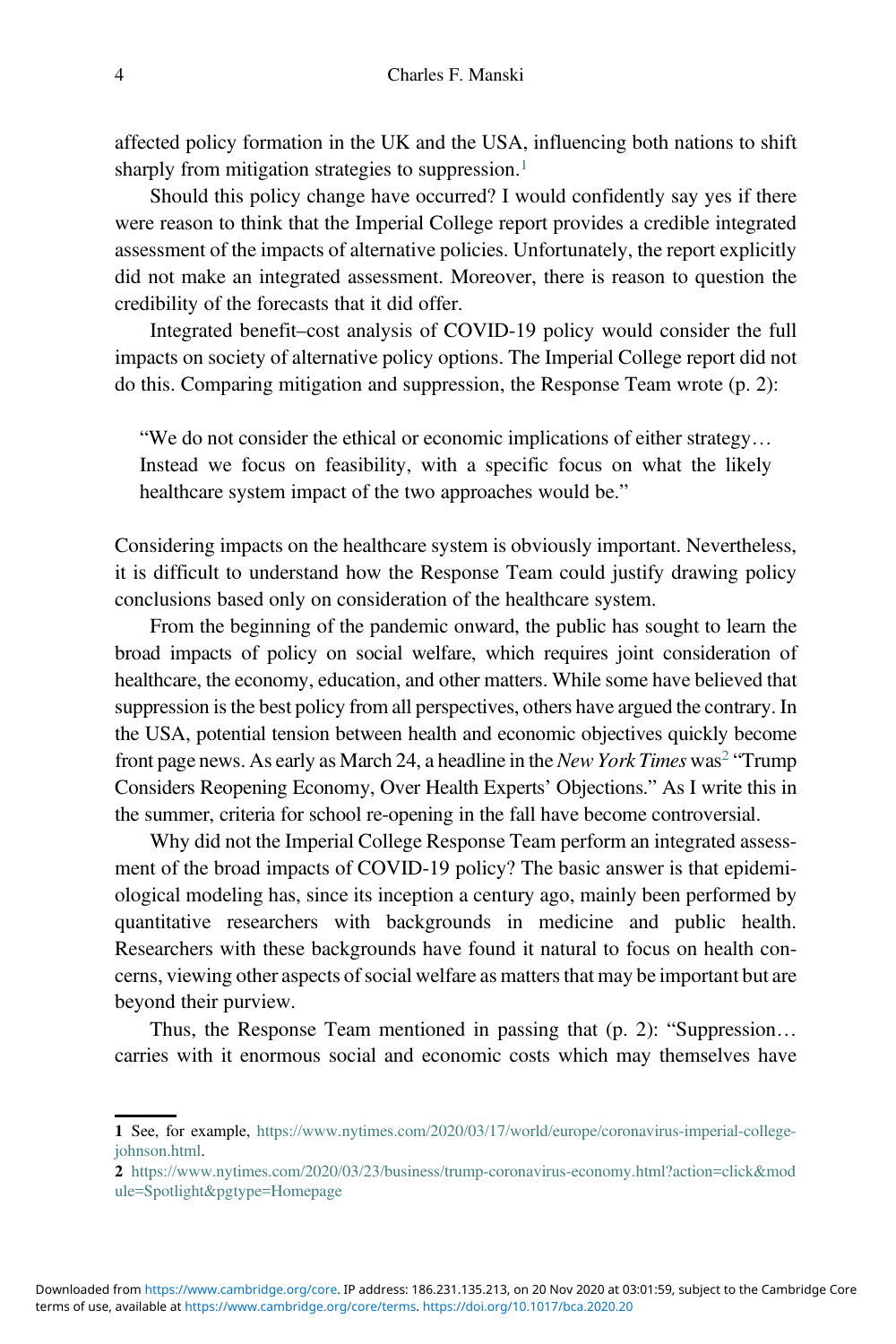significant impact on health and well-being in the short and longer-term." Yet they made no attempt to quantify social and economic costs. They effectively ignored them when reaching their policy conclusion.

Indeed, the epidemiological model used by the Response Team did not consider how a pandemic may generate behavioral responses within the population. The Response Team acknowledged verbally that behavioral response may be an important determinant of outcomes, stating (p. 1):

"the impact of many of the NPIs detailed here depends critically on how people respond to their introduction, which is highly likely to vary between countries and even communities. Last, it is highly likely that there would be significant spontaneous changes in population behaviour even in the absence of government-mandated interventions."

This statement acknowledged that the dynamics of epidemics depend on the decisions that individuals make to protect themselves from infection or ignore the danger. Nevertheless, the Response Team did not model behavioral responses. Instead, they invoked assumptions about the fractions of households who would comply with alternative policies, without justifying the assumptions.

I should note that modeling and analysis of behavioral responses to epidemics has been a central concern of a separate literature on economic epidemiology, whose contributors are primarily health economists rather than researchers with backgrounds in medicine and public health. See Philipson ([2000\)](#page-15-0).

#### 2.2 Integrated epidemiological and macroeconomic modeling

Following the onset of the pandemic, macroeconomists have sought to expand the scope of optimal policy analysis by joining epidemiological models with models of macroeconomic dynamics and by specifying welfare functions that consider both public health and economic outcomes. See, for example, Acemoglu et al. [\(2020\)](#page-13-2), Eichenbaum et al.  $(2020)$  $(2020)$ , and Thunström *et al.*  $(2020)$ . Research of this type is potentially welcome, but there is little basis to assess the realism of the models that have been developed.

A serious problem in both epidemiological and macroeconomic modeling is the dearth of evidence available to inform model specification and estimation. Studies of infectious disease and macroeconomic dynamics are largely unable to perform the randomized trials that have been considered the so-called "gold standard" for medical research. Modeling necessarily relies on observational data, which can be difficult to interpret even when they are accurate. Moreover, existing data on the COVID-19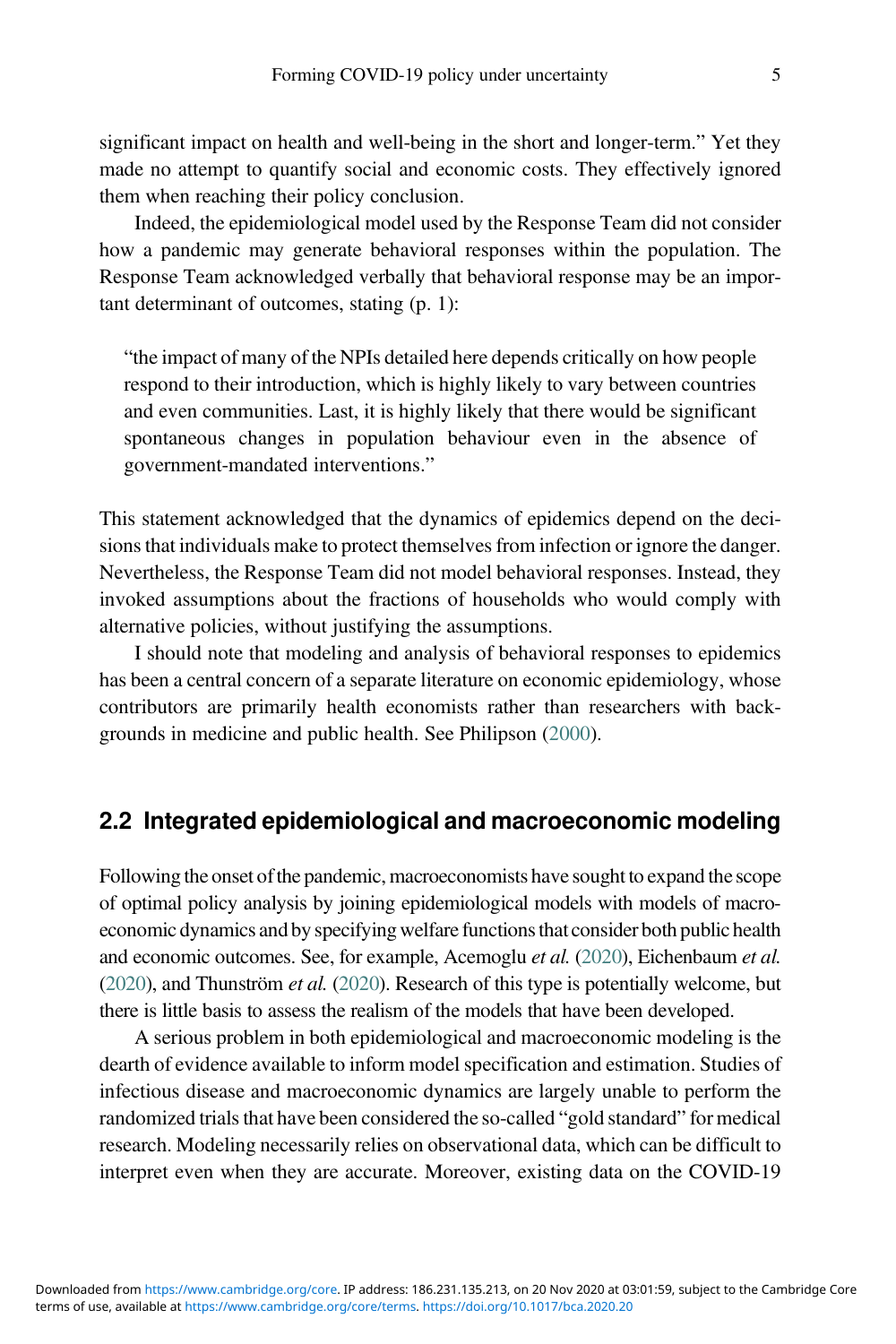pandemic are notoriously inaccurate. Lacking much evidence, epidemiologists and macroeconomists have developed models that may be mathematically sophisticated but that have little grounding.

These modeling efforts may perhaps be useful if interpreted cautiously as computational experiments studying policy making in hypothetical worlds. However, their relevance to the real world is unclear. Models differ considerably in the assumptions they maintain and in the way they use limited available data to estimate parameters. Researchers provide little information that would enable one to assess model realism. They do little to quantify uncertainty in the predictions they offer. Thus, incredible certitude has been prevalent in both epidemiological and economic modeling of the pandemic.

I see an urgent need for epidemiologists and economists to join forces to develop credible integrated assessment models of epidemics. Even with the best intentions, this will take considerable time. There is some reason to hope that epidemiologists and macroeconomists may be able to communicate with one another because they share a common language for mathematical modeling of dynamic processes, used to formalize SIR models and DSGE models respectively. However, each group has in the past exhibited considerable insularity, which may impede collaboration. Moreover, neither discipline has shown much willingness to face up to uncertainty when developing and applying models.

Looking ahead towards credible integrated assessment of COVID-19 policy and public health policy more generally, I see lessons to be learned from research on climate policy. Climate research was at first a subject for study by earth scientists, who seek to forecast the impact of emissions on the atmosphere and oceans. Having backgrounds in the physical sciences, these researchers find it natural to focus on the physics of climate change rather than behavioral responses and social impacts. Over the past 30 years, the study of climate policy has broadened with the development of integrated assessment models, with major contributions by economists (Nordhaus, [2013](#page-15-2)).

As a result, we now have a reasonably sophisticated perspective on how our physical planet and our social systems interact with one another. This progress has so far been more qualitative than quantitative. Existing integrated assessment models make quantitative forecasts, but the credibility of climate models is still limited (Pindyck, [2017](#page-15-3)). Climate researchers and covid researchers alike should work to improve the credibility of their modeling.

### <span id="page-5-0"></span>3. Data uncertainties

It is widely appreciated that severe data uncertainties limit our knowledge of the past trajectory and current state of the pandemic. Nevertheless, public health agencies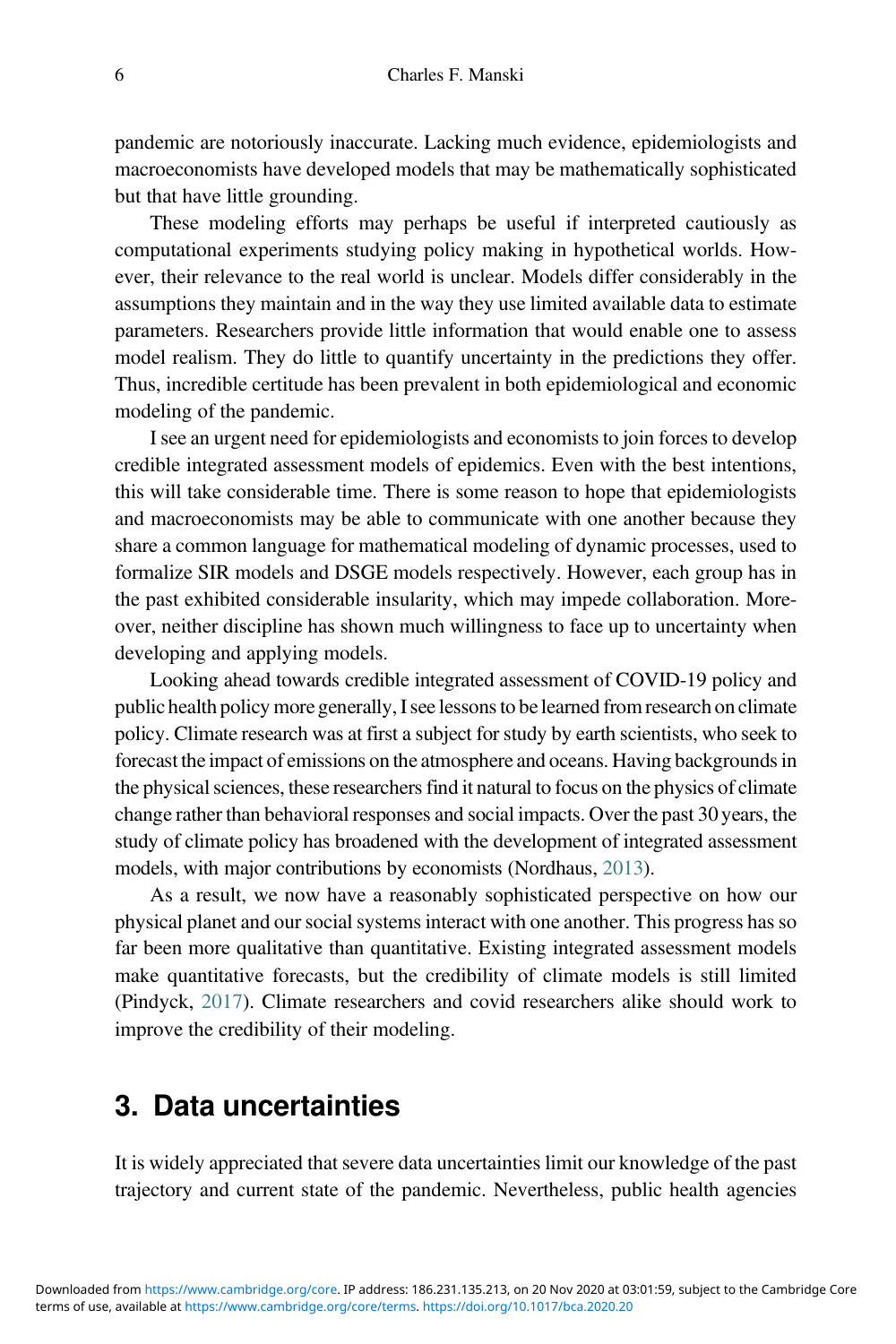report point estimates of basic statistics such as infection rates and infection-fatality rates. These estimates are commonly taken at face value by policy makers and the public, but they may be highly inaccurate. The result is incredible certitude.

In two recent papers summarized below (Manski & Molinari, [2020](#page-14-8); Manski, [2020](#page-14-9)c), I use partial identification analysis to obtain credible bounds on basic covid statistics. Study of partial identification removes the traditional focus of econometrics and statistics on point estimation obtained under strong assumptions. It poses weaker assumptions that should be credible in the context under study. Weak assumptions commonly yield bounds rather than point estimates. Strengthening the assumptions narrows the bounds. The methodological problem is to determine the bound that logically results when available data are combined with specified assumptions. See Manski [\(1995](#page-13-4); [2003;](#page-14-10) [2007](#page-14-11)) for monograph expositions at different technical levels. See Tamer [\(2010](#page-15-4)) and Molinari [\(2020\)](#page-15-5) for review articles.

#### <span id="page-6-0"></span>3.1 Bounding the COVID-19 infection rate

Manski and Molinari ([2020\)](#page-14-8) address the serious problem that accurate characterization of the time path of the coronavirus pandemic has been hampered by missing data. Confirmed cases have been measured by rates of positive findings among persons who have been tested for infection. Infection data are missing for persons who have not been tested.

The persons who have been tested differ considerably from those who have not been tested. Criteria used to determine eligibility for testing have typically required demonstration of symptoms associated with presence of infection or close contact with infected persons. This gives considerable reason to believe that some fraction of untested persons is an asymptomatic or presymptomatic carrier of the COVID-19 disease. Hence, the actual cumulative rate of infection has been higher than the reported rate.

A second problem of data quality is that measurement of confirmed cases is imperfect because the prevalent nasal swab tests for infection are not fully accurate. There is basis to think that accuracy of nasal swab tests is highly asymmetric, with few false positive results but many false negative ones. Given this asymmetry, the actual rate of infection has again been higher than the reported rate.

Combining the problems of missing data and imperfect test accuracy yields the conclusion that reported cumulative rates of infections are lower than actual rates. Reported rates of infection have been used as the denominator for computation of rates of severe disease conditional on infection, measured by rates of hospitalization and death. Presuming that the numerators in rates of severe illness conditional on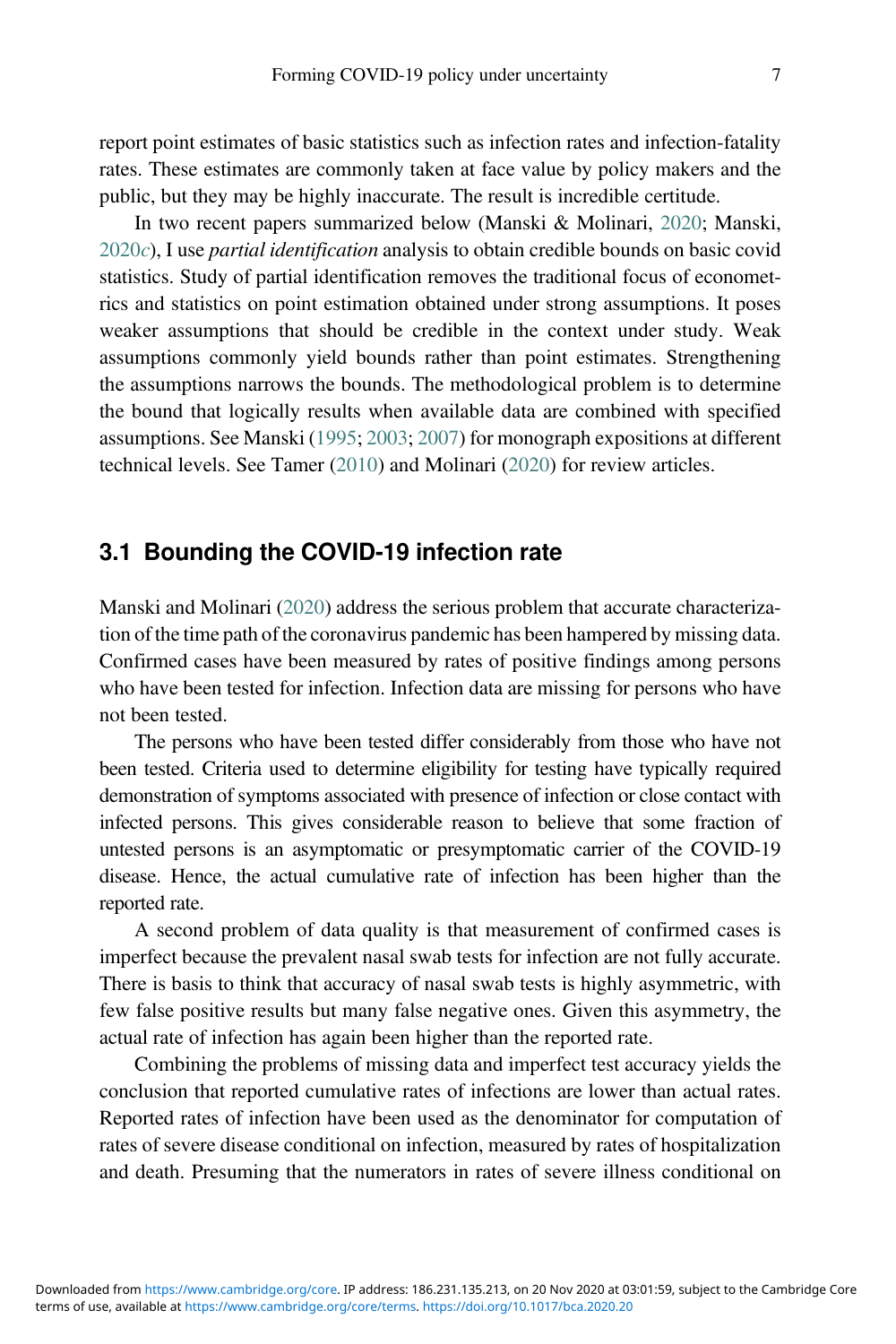infection have been measured accurately, reported rates of severe illness conditional on infection are higher than actual rates.

Researchers have put forward point estimates for infection rates and rates of severe illness derived in various ways. The estimates differ in the assumptions used. The assumptions vary and so do the findings. No assumption or estimate has been thought sufficiently credible as to achieve consensus.

I think it more informative to determine the range of infection rates and rates of severe illness implied by a credible spectrum of assumptions. Manski and Molinari ([2020\)](#page-14-8) combine available data with credible assumptions to bound the cumulative infection rate at specific locations and dates. Knowledge of this statistic is essential to forecast the level of herd immunity that a population has achieved by a certain date. It is also necessary to calculate probabilities of severe illness conditional on infection, including risks of hospitalization and death. Knowledge of these probabilities is vital to inform both personal risk assessment and public health policy.

We explain the logic of the identification problem and we determine the identifying power of some credible assumptions. In particular, we assume that the infection rate among untested persons is lower than the rate among tested persons. We assume a bound on the accuracy of nasal swab tests. Using these and other assumptions, we derive a bound on the population infection rate.

To illustrate, we analyze data from Illinois, New York, and Italy in March and April 2020. We obtain bounds that are wide but yield some information. For example, we find that the cumulative infection rates on April 24 are in the intervals [0.004, 0.525], [0.017, 0.618], and [0.006, 0.471] respectively. The cumulative infectionfatality rates are in the intervals [0, 0.033], [0.001, 0.049], and [0.001, 0.077].

### 3.2 Bounding the accuracy of diagnostic tests, with application to COVID-19 antibody tests

I mentioned above that swab tests for COVID-19 have imperfect accuracy. A false positive occurs when a result indicates illness, but the person has not been ill. A *false* negative occurs when a result indicates no illness, but the person has been ill. In general, a medical diagnostic test may be informative about current or past illness. COVID-19 swab tests do the former and antibody tests do the latter. I write "has been ill" to encompass both types of test.

For personal risk assessment, clinical decision making, and measurement of population infection rates, one would like to know the positive and negative predictive values of a test. Positive predictive value (PPV) is the chance that a member of a population who tests positive has been ill. Negative predictive value (NPV) is the chance that someone who tests negative has not been ill. Accurate measurement of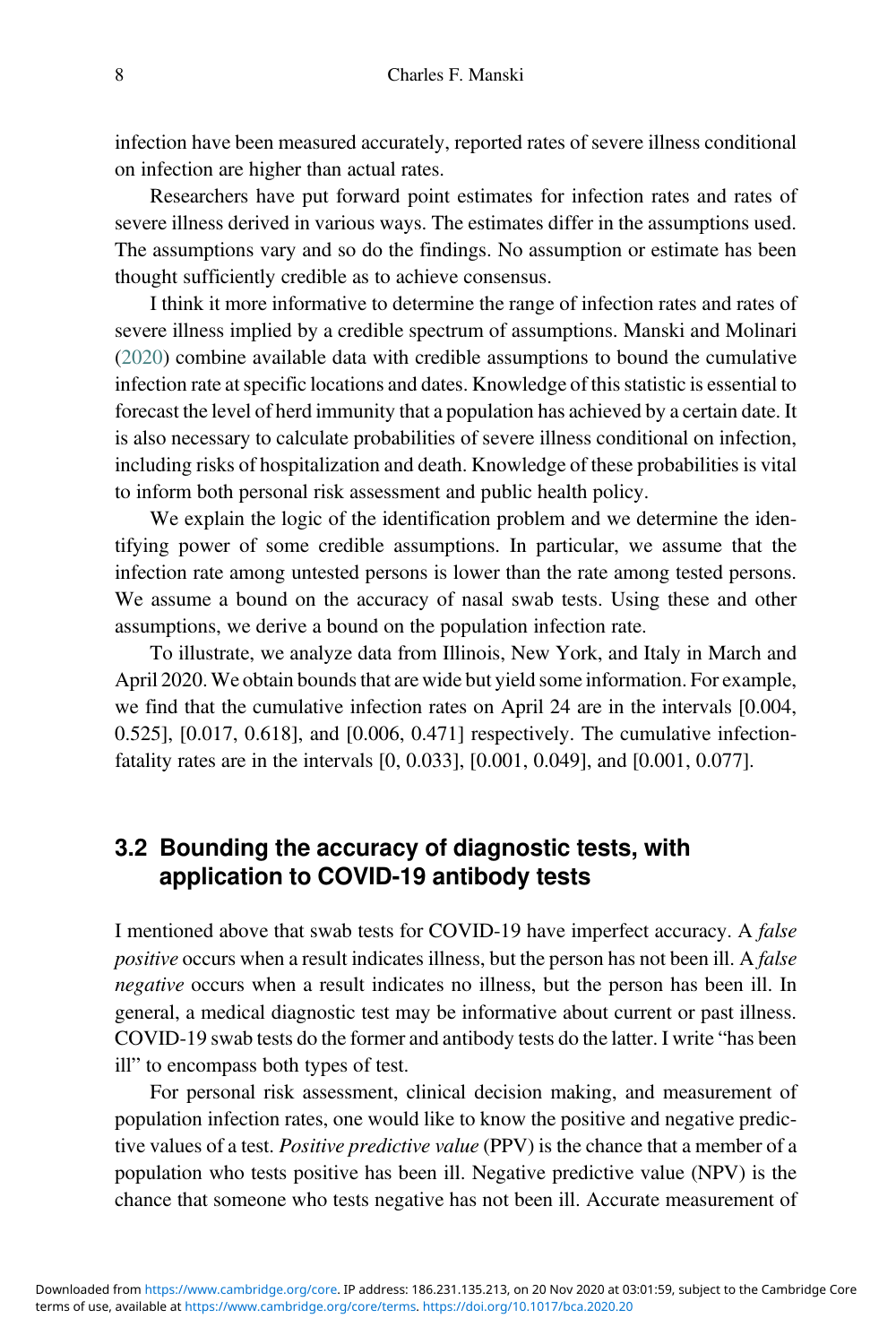PPV and NPV is often difficult. Manski  $(2020c)$  $(2020c)$  explains why and shows how to derive credible bounds.

Studies of test accuracy regularly report statistics other than PPV and NPV, sensitivity and *specificity*. Sensitivity is the chance that an ill person receives a positive test result. Specificity is the chance that a non-ill person receives a negative result. Knowing sensitivity and specificity permits prediction of a test result given true illness status. These predictions are not directly relevant to risk assessment, clinical decisions, or measurement of infection rates. For these purposes, one knows a test result and wants to predict whether a person has been ill. One does not know whether a person has been ill and want to predict a result.

Given that PPV–NPV are socially relevant concepts while sensitivity and specificity are not, it is natural to ask why measurement of test accuracy often focuses on the latter quantities rather than the former. Part of the answer appears to be that researchers find it easier to measure sensitivity and specificity. Estimation of PPV– NPV requires observation of test results and true illness status for a representative sample of the relevant population, say through random sampling. It may be easy to observe test results but not true illness status. If it were easy to observe true illness status, tests would serve no practical purpose.

Whereas observation of true illness status may be difficult in general, researchers sometimes do so for special groups of persons. This enables estimation of sensitivity and specificity for these groups. The practice has been to estimate in this manner and assume that the findings obtained for the special groups hold in the relevant population.

Suppose that sensitivity and specificity have been estimated in some groups and that one finds it credible to extrapolate to the relevant population. Then PPV–NPV can be derived via Bayes Theorem if one knows the *prevalence* of the disease; that is, the rate of illness in the population. Unfortunately, it is often difficult to measure prevalence.

COVID-19 presents a case of concern. There are now two main classes of tests for COVID-19. Swab tests detect the presence of live virus, signaling an active infection. Serological tests detect the presence of antibodies that the immune system develops after onset of infection. The presence of antibodies signals that a person was infected in the past. Prevalence is the current population infection rate when testing for active infection and is the cumulative infection rate when testing to detect antibodies.

It is appreciated that these infection rates are highly uncertain, for the reasons discussed in [Section 3.1.](#page-6-0) To derive estimates of PPV–NPV for antibody tests, the U.S. Food and Drug Administration (FDA) assumed that the cumulative infection rate is 0.05 (U.S. Food and Drug Administration, [2020\)](#page-15-6). However, the FDA recognized that this assumption lacks foundation, stating: "We do not currently know the prevalence of severe acute respiratory syndrome coronavirus 2 (SARS-CoV-2) antibody positive individuals in the U.S. population, and prevalence may change based on the duration the virus is in the country and the effectiveness of mitigations."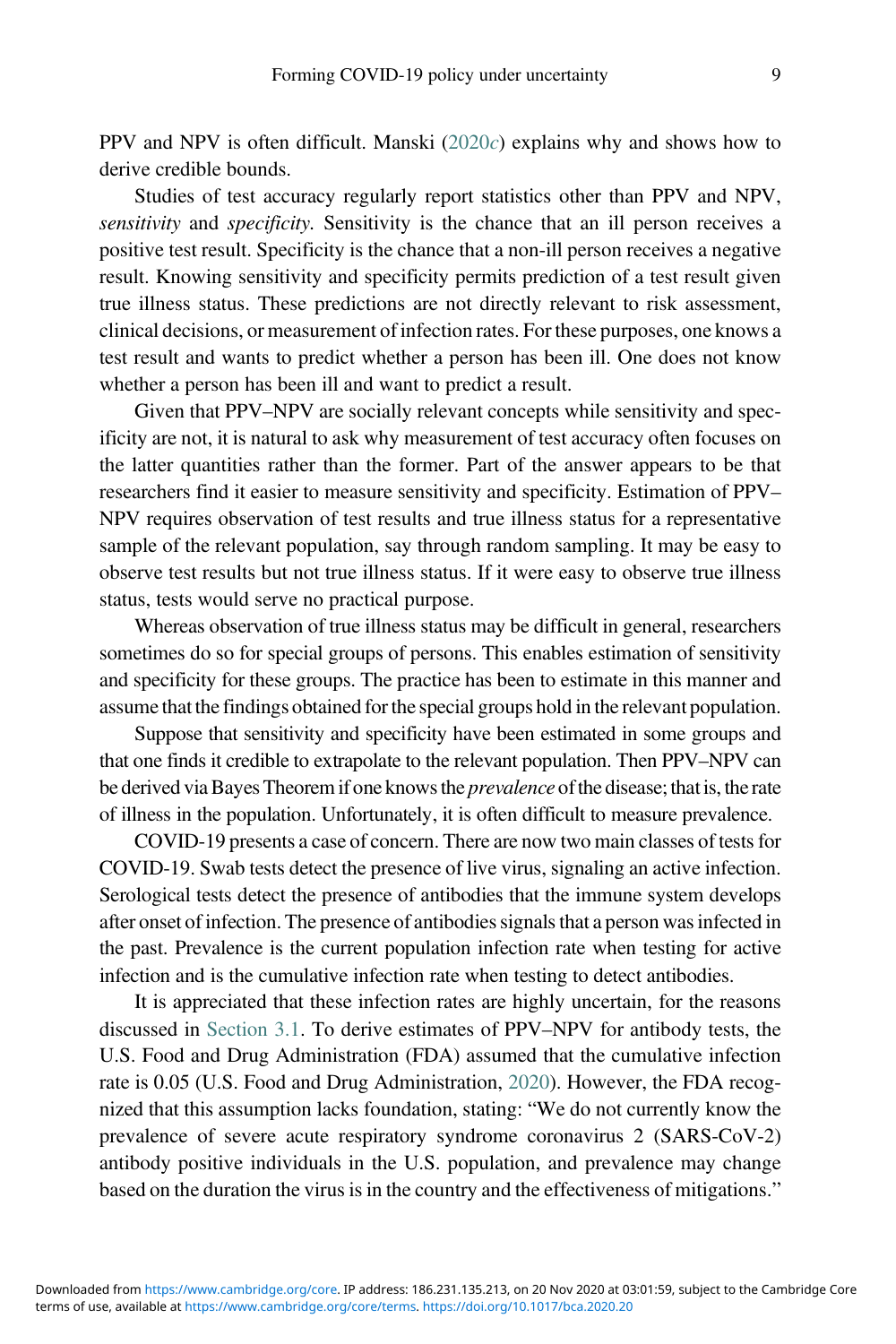To cope with difficulty in measurement of prevalence, epidemiologists have developed methods that yield frequentist point estimates or Bayesian posterior distributions under alternative assumptions. However, the uncertainties in settings such as COVID-19 make it difficult to justify assumptions generating point estimates or posterior distributions. Rather than make such assumptions, Manski ([2020](#page-14-9)c) studies partial identification of PPV–NPV given credible bounds on prevalence, such as those obtained in Manski and Molinari [\(2020](#page-14-8)). Applying the methodology to COVID-19 antibody tests authorized by the FDA, I obtain narrow bounds for NPV and wide bounds for PPV with the current limited knowledge of prevalence.

### <span id="page-9-0"></span>4. Criteria for reasonable policy choices under uncertainty

Juxtaposing the modeling and data uncertainties described in Sections 2 and 3, I think it essential for benefit–cost analysis to view formation of COVID-19 policy as a problem of decision making under uncertainty. Modeling and data uncertainties express incomplete knowledge of the real world, what decision theorists call the state of nature. Benefit–cost analysis also has to cope with normative uncertainties about the social welfare function that should be used to measure benefits and costs. Perennially controversial questions including the appropriate rate of time discount and assessment of value-of-life. Dudley et al. [\(2019](#page-13-5)) provide perspectives on multiple sources of uncertainty. In this paper, I suppose that the social welfare function has been chosen and I focus on uncertainty about the state of nature.

The standard formalization of decision making under uncertainty supposes that a decision maker chooses among a set of feasible actions. The welfare achieved by any action depends on the state of nature. The decision maker lists all states that he believes could possibly occur. This list, the state space, expresses partial knowledge. The larger the state space, the less the decision maker knows about the outcome of each action.

The fundamental difficulty of decision making under uncertainty is clear even in a simple setting with two feasible actions and two states of nature. Suppose that one action yields higher welfare in one state of nature and the other action yields higher welfare in the other state. Then the decision maker does not know which action is better. Thus, optimization is impossible. Ferguson ([1967\)](#page-13-6) put it this way (p. 28):

"It is a natural reaction to search for a 'best' decision rule, a rule that has the smallest risk no matter what the true state of nature. Unfortunately, *situations in* which a best decision rule exists are rare and uninteresting. For each fixed state of nature there may be a best action for the statistician to take. However, this best action will differ, in general, for different states of nature, so that no one action can be presumed best overall."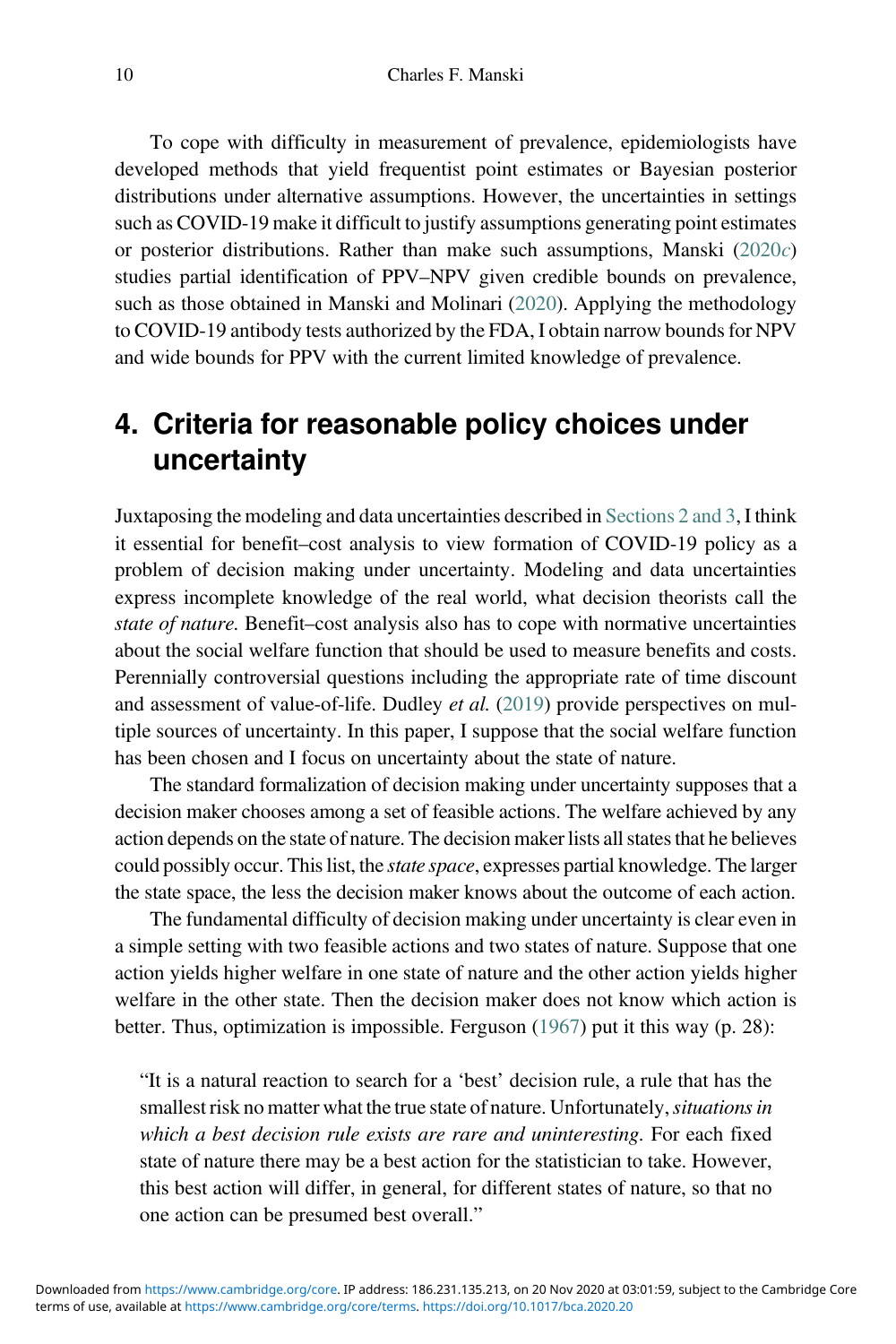Decision theory suggests a two-step decision process. One first eliminates dominated treatments: an action is dominated if one knows that some other one is at least as good in all feasible states of nature and superior in some state. One then chooses an undominated action. This is subtle because there is no optimal way to choose among undominated alternatives. There are only various reasonable ways, each with its own properties. The word "reasonable" is not easy to pin down. Ferguson [\(1967](#page-13-6)) wrote (p. 29): "A reasonable rule is one that is better than just guessing."

#### 4.1 Maximization of subjective expected welfare

What are specific reasonable ways to make an undominated choice? Most familiar to economists is placement of a subjective probability distribution on the state space and maximization of subjective expected welfare. These are often called Bayes decisions. This approach was taken by Nordhaus ([2013\)](#page-15-2) and elsewhere in his integrated assessments of climate policy. It could similarly be used to perform integrated assessment of COVID-19 policy.

Bayesian decision making is compelling when one feels able to place a credible subjective distribution on the state space. However, a subjective distribution is a form of knowledge, and a decision maker may not feel able to assert one. Bayesians have long struggled to provide guidance and the matter continues to be controversial. The controversy suggests that inability to express a credible subjective distribution is common in actual decision settings.

When one finds it difficult to assert a credible subjective distribution, Bayesians may suggest use of some default distribution, called a "reference" or "conventional" or "objective" prior. However, there is no consensus on the prior that should play this role. The chosen prior affects decisions.

#### 4.2 Criteria achieving uniformly satisfactory decisions

When one finds it difficult to assert a credible subjective distribution, a reasonable way to act is to use a decision criterion that achieves uniformly satisfactory results, whatever the true state of nature may be. There are two prominent ways to formalize the idea of uniformly satisfactory results, maximin and minimax-regret (MMR) decision making.

The maximin criterion chooses an action that maximizes the minimum welfare that might possibly occur. The minimax-regret criterion considers each state of nature and computes the loss in welfare that would occur if one were to choose a specified action rather than the one that is best in this state. This quantity, called regret,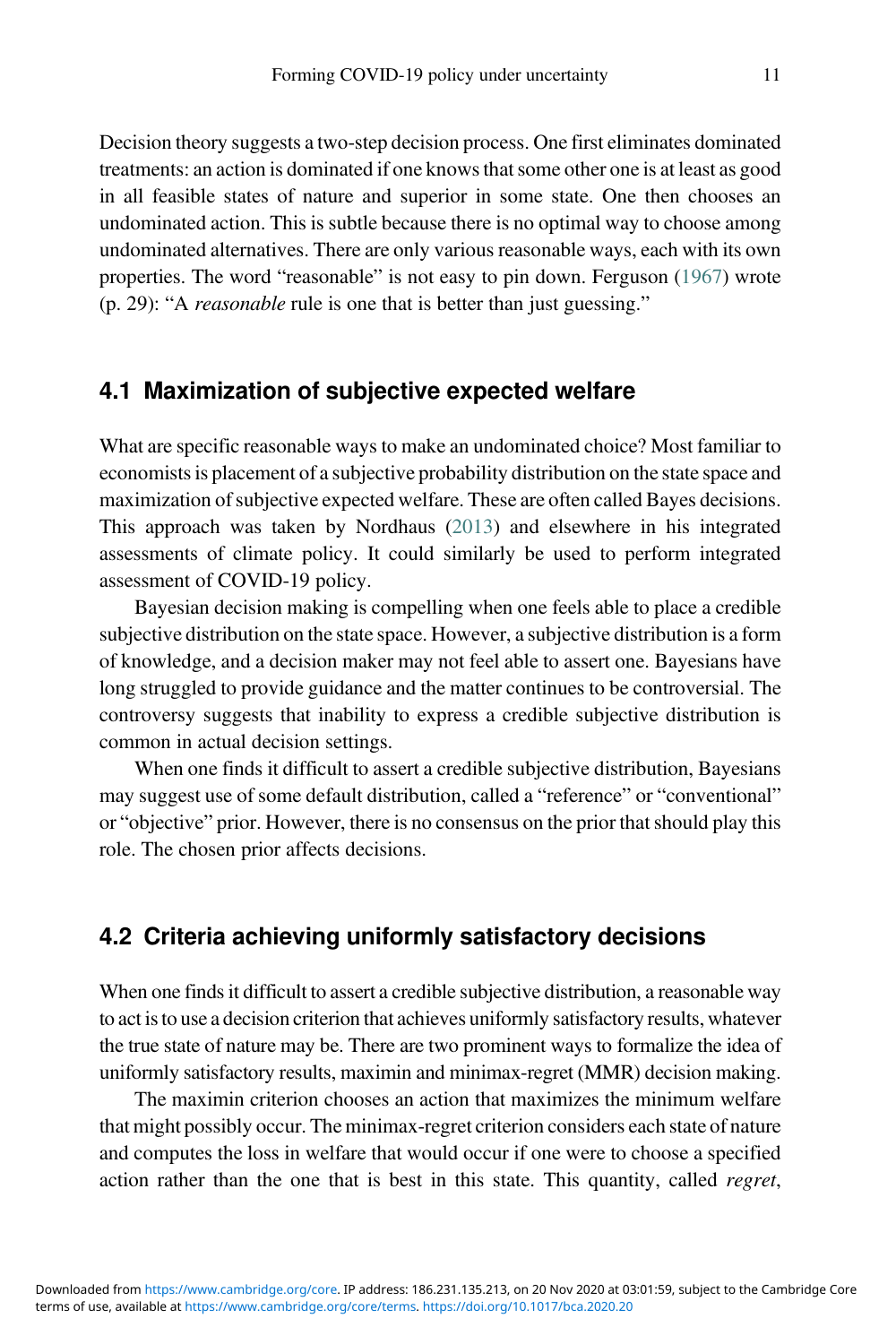measures the nearness to optimality of the specified action in the state of nature. The decision maker must choose without knowing the true state. To achieve a uniformly satisfactory result, he computes the maximum regret of each action; that is, the maximum distance from optimality that the action would yield across all possible states of nature. The MMR criterion chooses an action that minimizes this maximum distance from optimality.

The maximin and MMR criteria are sometimes confused with one another, but they yield the same choice only in certain special cases. The former chooses an action that maximizes the minimum welfare that might possibly occur. The latter chooses an action that minimizes the maximum loss to welfare that can possibly result from not knowing the welfare function. Thus, whereas the maximin criterion considers only the worst outcome that an action may yield, MMR considers the worst outcome relative to what is achievable in a given state of nature.

I have applied the maximin and MMR criteria to study many problems of policy formation, emphasizing MMR. The contexts have included policing (Manski, [2006](#page-14-12); Manski & Nagin, [2017](#page-14-13)), bank regulation (Brock & Manski, [2011\)](#page-13-7), income taxation (Manski, [2014](#page-14-14)), vaccination (Manski, [2010;](#page-14-15) [2017\)](#page-14-16), and clinical treatment choice (Manski, [2009](#page-14-6); [2013](#page-14-17)b; [2018;](#page-14-18) Cassidy & Manski, [2019](#page-13-8); Manski & Tetenov, [2020](#page-14-19)). These criteria should similarly be applicable to formation of COVID-19 policy.<sup>[3](#page-11-1)</sup>

### <span id="page-11-0"></span>5. Adaptive diversification of COVID-19 policy

As I write this during the continuing pandemic, I am unaware of benefit–cost analysis that uses the decision theory described above to inform choice of COVID-19 policy under uncertainty. This is unfortunate because the need is urgent. I can, however, suggest application of a broad idea that can be justified both by Bayesian and MMR decision making. This is adaptive policy diversification.

There have been frequent calls for adoption of a uniform COVID-19 policy across locations, particularly across the 50 states of the USA. For example, a 11 May 2020 editorial in the *Washington Post<sup>[4](#page-11-2)</sup>* was titled "The patchwork of state reopenings is a deadly game of trial and error." The text refers to "the peril posed by the

<span id="page-11-1"></span><sup>3</sup> One might also apply hybrid criteria that use a partial subjective distribution on the states of nature. A planner who asserts a partial subjective distribution could maximize minimum subjective average welfare or minimize maximum average regret. These criteria combine elements of averaging across states and concern with uniform performance across states. Statistical decision theorists refer to these criteria as Γ-maximin and Γ-minimax regret (Berger, [1985](#page-13-9)). The former criterion has drawn attention from axiomatic decision theorists, with the terminology max–min expected utility (Gilboa & Schmeidler, [1989](#page-13-10)).

<span id="page-11-2"></span><sup>4</sup> [https://www.washingtonpost.com/opinions/the-patchwork-of-state-reopenings-is-a-deadly-game-of](https://www.washingtonpost.com/opinions/the-patchwork-of-state-reopenings-is-a-deadly-game-of-trial-and-error/2020/05/11/5e255288-9179-11ea-a0bc-4e9ad4866d21_story.html)[trial-and-error/2020/05/11/5e255288-9179-11ea-a0bc-4e9ad4866d21\\_story.html.](https://www.washingtonpost.com/opinions/the-patchwork-of-state-reopenings-is-a-deadly-game-of-trial-and-error/2020/05/11/5e255288-9179-11ea-a0bc-4e9ad4866d21_story.html)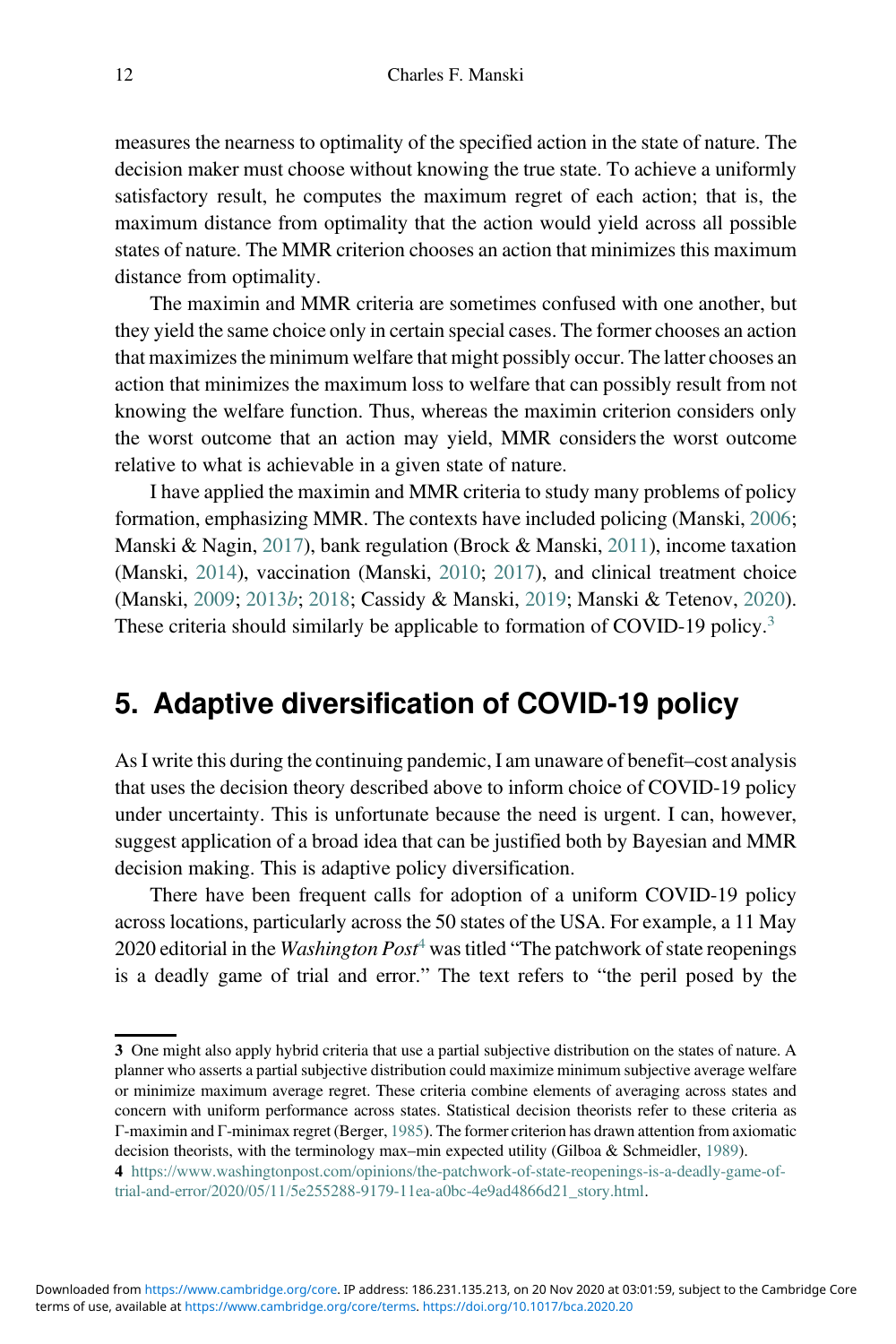hodgepodge of state decisions to reopen quickly, gradually or not at all yet." While warning against decentralization of policy making across the states, the editorial did not propose what a uniform national policy should be.

Calling for a uniform COVID-19 policy across states would be justified if it were clear what constitutes optimal policy and if it were known that the optimal policy is invariant across states. Then each state should adhere to that policy. However, as explained above, we do not know what optimal policy is for any state. It may be that continued suppression is better for some states (or regions) and that some version of reopening is better for others, depending on their characteristics. Hence, I see no prima facie case for making policy uniform across states.

It has long been appreciated in the USA that uncertainty may justify decentralization of policy making, enabling the states to experiment with policy ideas. Supreme Court Justice Louis Brandeis, in his dissent to the 1932 case New York State Ice Co. v. Liebmann (285 U.S. 311) made what has become a famous remark on this theme: "It is one of the happy incidents of the federal system that a single courageous State may, if its citizens choose, serve as a laboratory; and try novel social and economic experiments without risk to the rest of the country." It has since become common to refer to the states as the laboratories of democracy.

The Brandeis statement expresses the "adaptive" aspect of the theme of adaptive diversification, recognizing that policy variation across states stimulates learning about policy impacts. The diversification aspect of the theme has been less well appreciated.

To illustrate, consider the choice between suppression and mitigation framed by Ferguson et al. [\(2020](#page-13-1)). Suppression may be the better policy if the Imperial College model makes reasonably accurate predictions of covid health impacts and if the economic impacts ignored by the model are relatively small. On the other hand, mitigation may be the better policy if the model substantially overestimates the covid health impacts or if the economic impacts ignored by the model are relatively large. Policy diversification, with some locations implementing suppression and others implementing mitigation, gives up the ideal of optimality in order to protect against making a gross error in policy choice. To help inform policy diversification, it would be useful to develop models that enable credible integrated assessment of covid policy at the state or regional level.

When diversifying, what fraction of locations should implement each policy option under consideration? This depends on the welfare function that society uses to evaluate options and on the uncertainties that afflict prediction of policy impacts. Manski ([2009\)](#page-14-6) studied adaptive diversification when social welfare is utilitarian, and a planner uses a simple dynamic version of the minimax-regret criterion to cope with uncertainty. The result is a simple diversification rule. Given specification of an appropriate welfare function and characterization of the relevant uncertainties, it should be possible to adapt this analysis to diversify at least some aspects of COVID-19 policy.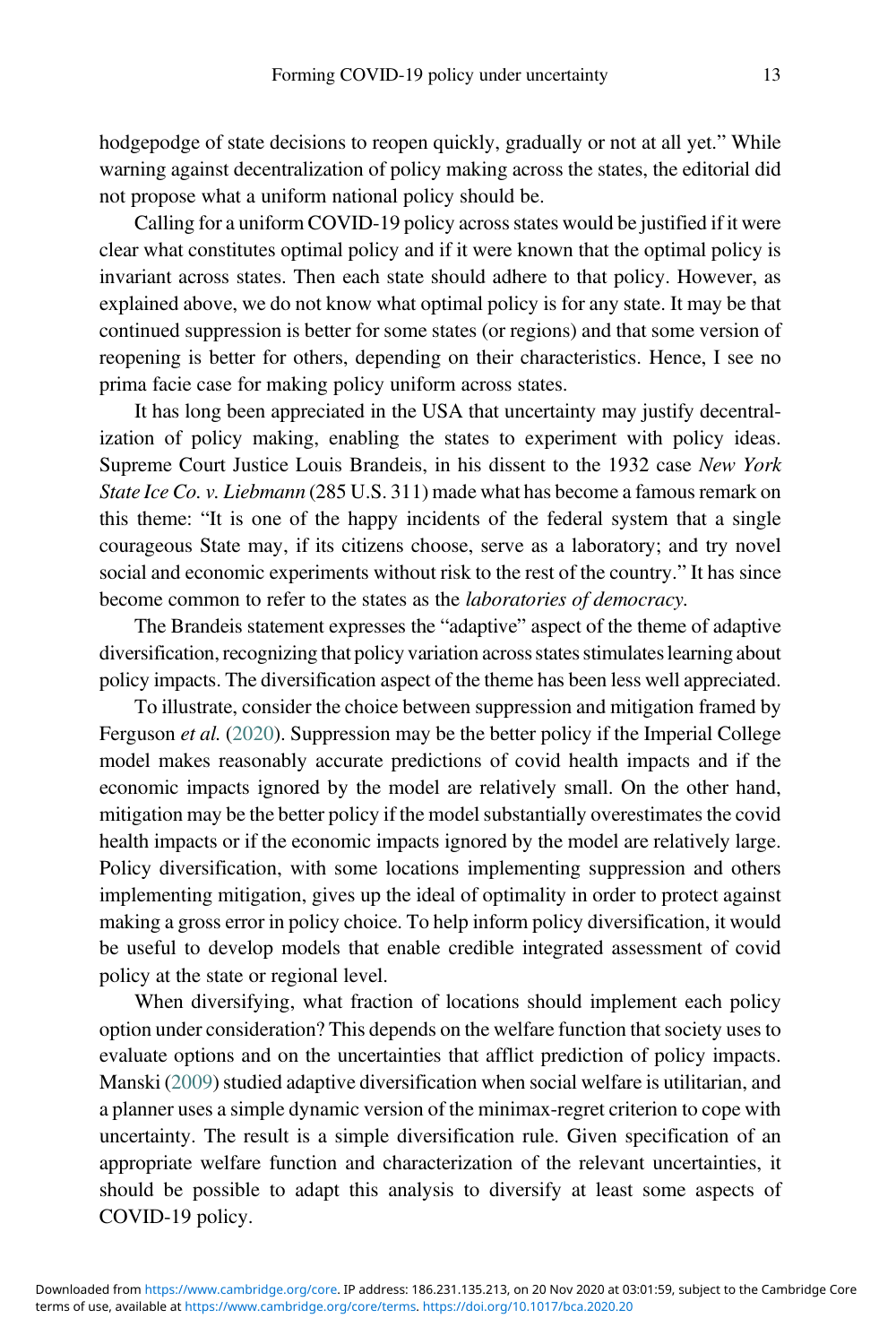A caveat regarding implementation of adaptive diversification in the USA is that variation of COVID-19 policy across states is not the result of purposeful randomization. It is the result of state-specific decision processes. Federalism empowers the states to choose their own public health policies.

Nevertheless, federalism does not require that the federal government remain passive. The federal government can provide incentives to the states to encourage them to enact desirable portfolios of policies. Thus, the federal government can encourage adaptive diversification across states, modifying the incentives as knowledge accumulates. The federal government played such an active role in welfare policy in the late 1980s, when it encouraged states to institute and evaluate variations on the then-existing program of Aid for Families with Dependent Children (Manski & Garfinkel, [1992\)](#page-14-20).

### **References**

- <span id="page-13-2"></span>Acemoglu, D., V. Chernozhukov, I. Werning, and M. Whinston. 2020. "Optimal Targeted Lockdowns in a Multi-Group SIR Model." NBER Working Paper 27102.
- <span id="page-13-9"></span>Berger, J. 1985. Statistical Decision Theory and Bayesian Analysis, New York, NY: Springer-Verlag.
- <span id="page-13-7"></span>Brock, W., and C. Manski. 2011. "Competitive Lending with Partial Knowledge of Loan Repayment: Some Positive and Normative Analysis." Journal of Money, Credit, and Banking, 43: 441–459.
- <span id="page-13-8"></span>Cassidy, R., and C. Manski. 2019. "Tuberculosis Diagnosis and Treatment under Uncertainty." Proceedings of the National Academy of Sciences, 116: 22990–22997.
- <span id="page-13-5"></span>Dudley, S., D. Pérez, B. Mannix, and C. Carrigan. 2019. "Dynamic Benefit-Cost Analysis for Uncertain Futures." Journal of Benefit-Cost Analysis, 10: 206–225.
- <span id="page-13-3"></span>Eichenbaum, M., S. Rebelo, and M. Trabandt. 2020. "The Macroeconomics of Epidemics." NBER Working Paper 26882.
- <span id="page-13-1"></span>Ferguson, N., Daniel Laydon, Gemma Nedjati-Gilani, Natsuko Imai, Kylie Ainslie, et al. 2020. "Report 9: Impact of Non-pharmaceutical Interventions (NPIs) to Reduce COVID-19 Mortality and Healthcare Demand." Imperial College London. Available at [https://www.](https://www.imperial.ac.uk/media/imperial-college/medicine/mrc-gida/2020-03-16-COVID19-Report-9.pdf) [imperial.ac.uk/media/imperial-college/medicine/mrc-gida/2020-03-16-COVID19-Report-](https://www.imperial.ac.uk/media/imperial-college/medicine/mrc-gida/2020-03-16-COVID19-Report-9.pdf)[9.pdf](https://www.imperial.ac.uk/media/imperial-college/medicine/mrc-gida/2020-03-16-COVID19-Report-9.pdf) (accessed June 4, 2020).
- <span id="page-13-6"></span>Ferguson, T. 1967. Mathematical Statistics: A Decision Theoretic Approach. San Diego, CA: Academic Press.
- <span id="page-13-10"></span>Gilboa, I., and D. Schmeidler. 1989. "Maxmin Expected Utility with Non-Unique Prior." Journal of Mathematical Economics, 18: 141–153.
- <span id="page-13-0"></span>IHME COVID-19 Health Service Utilization Forecasting Team. 2020. Forecasting COVID-19 Impact on Hospital Bed-Days, ICU-Days, Ventilatordays and Deaths by US State in the Next 4 Months. Seattle, WA: Institute for Health Metrics and Evaluation, University of Washington. Available at [https://www.medrxiv.org/content/10.1101/2020.03.27.](https://www.medrxiv.org/content/10.1101/2020.03.27.20043752v1.full.pdf) [20043752v1.full.pdf.](https://www.medrxiv.org/content/10.1101/2020.03.27.20043752v1.full.pdf)
- <span id="page-13-4"></span>Manski, C. 1995. Identification Problems in the Social Sciences. Cambridge, MA: Harvard University Press.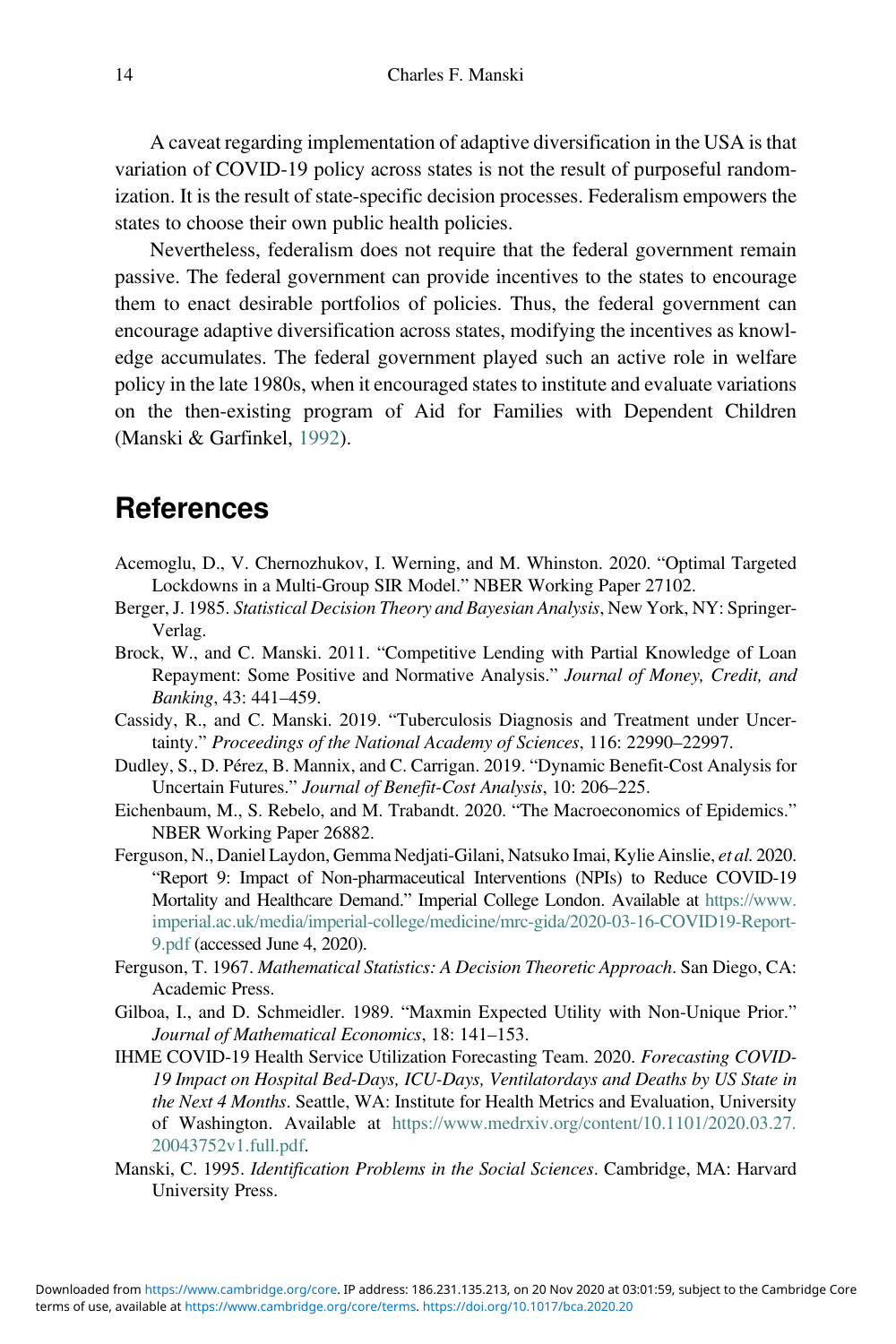- <span id="page-14-10"></span>Manski, C. 2003. Partial Identification of Probability Distributions. New York, NY: Springer-Verlag.
- <span id="page-14-12"></span>Manski, C. 2006. "Search Profiling with Partial Knowledge of Deterrence." The Economic Journal, 116: F385–F401.
- <span id="page-14-11"></span>Manski, C. 2007. Identification for Prediction and Decision, 2007. Cambridge, MA: Harvard University Press.
- <span id="page-14-6"></span>Manski, C. 2009. "Diversified Treatment under Ambiguity." International Economic Review, 50: 1013–1041.
- <span id="page-14-15"></span>Manski, C. 2010. "Vaccination with Partial Knowledge of External Effectiveness." Proceedings of the National Academy of Sciences, 107: 3953–3960.
- <span id="page-14-2"></span>Manski, C. 2011. "Policy Analysis with Incredible Certitude." The Economic Journal, 121: F261–F289.
- <span id="page-14-0"></span>Manski, C. 2013a. Public Policy in an Uncertain World. Cambridge, MA: Harvard University Press.
- <span id="page-14-17"></span>Manski, C. 2013b. "Diagnostic Testing and Treatment under Ambiguity: Using Decision Analysis to Inform Clinical Practice." Proceedings of the National Academy of Sciences, 110: 2064–2069.
- <span id="page-14-14"></span>Manski, C. 2014. "Choosing Size of Government under Ambiguity: Infrastructure Spending and Income Taxation." The Economic Journal, 124: 359–376.
- <span id="page-14-3"></span>Manski, C. 2015. "Communicating Uncertainty in Official Economic Statistics: An Appraisal Fifty Years after Morgenstern." Journal of Economic Literature, 53: 631–653.
- <span id="page-14-18"></span><span id="page-14-16"></span>Manski, C. 2017. "Mandating Vaccination with Unknown Indirect Effects." Journal of Public Economics Theory, 19: 603–619.
- <span id="page-14-1"></span>Manski, C. 2018. "Credible Ecological Inference for Medical Decisions with Personalized Risk Assessment." Quantitative Economics, 9: 541–569.
- <span id="page-14-4"></span>Manski, C. 2019a. Patient Care Under Uncertainty. Princeton, NJ: Princeton University Press.
- <span id="page-14-5"></span>Manski, C. 2019b. "Communicating Uncertainty in Policy Analysis." Proceedings of the National Academy of Sciences, 116: 7634–7641.
- Manski, C. 2020a. "Adaptive Diversification of COVID-19 Policy." @ VoxEU. Available at <https://voxeu.org/article/adaptive-diversification-covid-19-policy> (accessed June 12, 2020).
- <span id="page-14-7"></span>Manski, C. 2020b. "COVID-19 Policy Must Take All Impacts into Account." Scientific https://voxeu.org/article/adaptive-diversification-covid-19-policy (accessed June 12,<br>2020).<br>kki, C. 2020b. "COVID-19 Policy Must Take *All* Impacts into Account." *Scientific*<br>*American*. Available at https://blogs.scient 2020).<br>kki, C. 2020b. "COVID-19 Policy Must Take *All* Impacts into *A*<br>*American*. Available at https://blogs.scientificamerican.com/observa<br>cy-must-take-all-impacts-into-[account](https://blogs.scientificamerican.com/observations/covid19policymusttakeallimpactsintoaccount/)-/ (accessed March 28, 2020).
- <span id="page-14-13"></span><span id="page-14-9"></span>Manski, C. 2020c. "Bounding the Accuracy of Diagnostic Tests, with Application to COVID-19 Antibody Tests." MedRxiv. [https://doi.org/10.1101/2020.05.14.20102061.](https://doi.org/https://doi.org/10.1101/2020.05.14.20102061)
- Manski, C., and D. Nagin. 2017. "Assessing Benefits, Costs, and Disparate Racial Impacts of Confrontational Proactive Policing." Proceedings of the National Academy of Sciences, 114: 9308–9313.
- <span id="page-14-19"></span><span id="page-14-8"></span>Manski, C., and A. Tetenov. 2020. "Statistical Decision Properties of Imprecise Trials Assessing COVID-19 Drugs." NBER Working Paper 27293.
- <span id="page-14-20"></span>Manski, C., and F. Molinari. 2020. "Estimating the COVID-19 Infection Rate: Anatomy of an Inference Problem." Journal of Econometrics, [https://doi.org/10.1016/j.jeco](https://doi.org/https://doi.org/10.1016/j.jeconom.2020.04.041)[nom.2020.04.041.](https://doi.org/https://doi.org/10.1016/j.jeconom.2020.04.041)
- Manski, C., and I. Garfinkel, eds. 1992. Evaluating Welfare and Training Programs. Cambridge, MA: Harvard University Press.